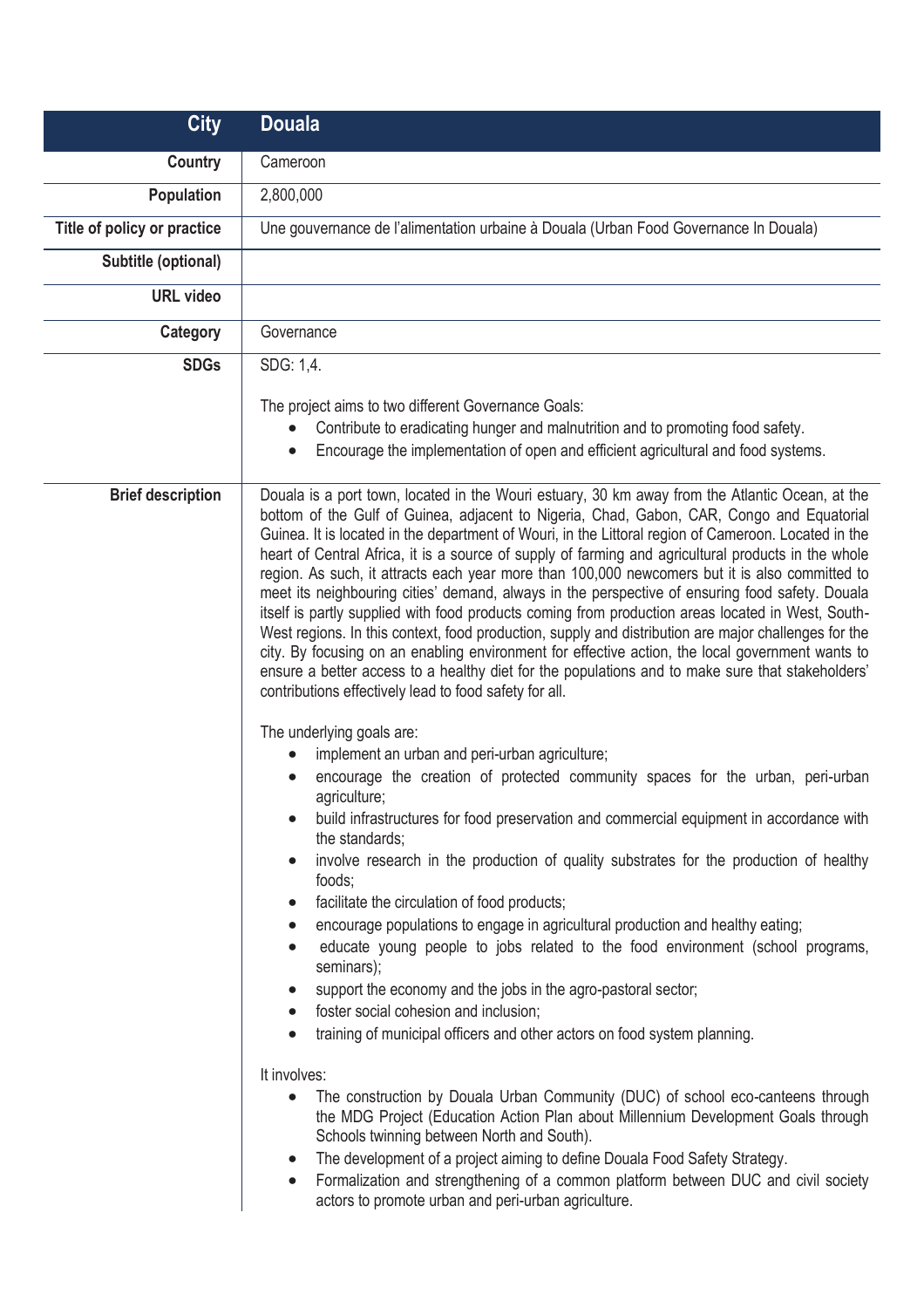|                                               | Support for innovations from SMEs (small and medium-sized enterprises) in agro-<br>pastoral sector.<br>The participation of Douala in international meetings relating to the issue of food security.<br>The city's commitment to build infrastructures and commercial equipment for fresh food<br>$\bullet$<br>produce.                                                                                                                                                                                                                                                                                                                                                                                                                                                                                                                                                                                                                                                                                                                                                                                                                                                                                                                                                                                                                                                                                                                                                                                                                                                                               |
|-----------------------------------------------|-------------------------------------------------------------------------------------------------------------------------------------------------------------------------------------------------------------------------------------------------------------------------------------------------------------------------------------------------------------------------------------------------------------------------------------------------------------------------------------------------------------------------------------------------------------------------------------------------------------------------------------------------------------------------------------------------------------------------------------------------------------------------------------------------------------------------------------------------------------------------------------------------------------------------------------------------------------------------------------------------------------------------------------------------------------------------------------------------------------------------------------------------------------------------------------------------------------------------------------------------------------------------------------------------------------------------------------------------------------------------------------------------------------------------------------------------------------------------------------------------------------------------------------------------------------------------------------------------------|
| Date of start and state                       | 12/2017 - 06/2017                                                                                                                                                                                                                                                                                                                                                                                                                                                                                                                                                                                                                                                                                                                                                                                                                                                                                                                                                                                                                                                                                                                                                                                                                                                                                                                                                                                                                                                                                                                                                                                     |
| (ongoing/completed)                           | Ongoing                                                                                                                                                                                                                                                                                                                                                                                                                                                                                                                                                                                                                                                                                                                                                                                                                                                                                                                                                                                                                                                                                                                                                                                                                                                                                                                                                                                                                                                                                                                                                                                               |
| <b>Actors and stakeholders</b><br>involvement | <b>Project 1:</b> Creation of eco-school canteens in 4 schools in Douala, twinning of north and south<br>schools, training teachers to SDGs, implementation of Agendas 21.                                                                                                                                                                                                                                                                                                                                                                                                                                                                                                                                                                                                                                                                                                                                                                                                                                                                                                                                                                                                                                                                                                                                                                                                                                                                                                                                                                                                                            |
|                                               | Partners: The Urban Community of Douala; the District Municipality of Maroua 1st (Cameroon);<br>University of Koudougou (Burkina Faso); the French Association A.P.R.E.I.S (France); the<br>province of Pesaro in Italy; The Haskovo Youth Centre.                                                                                                                                                                                                                                                                                                                                                                                                                                                                                                                                                                                                                                                                                                                                                                                                                                                                                                                                                                                                                                                                                                                                                                                                                                                                                                                                                    |
|                                               | Project 2: Training on micro-gardens to improve living conditions (adding nutritional value,<br>generating more income): FAO support, involvement of all Douala districts, SME, associations.                                                                                                                                                                                                                                                                                                                                                                                                                                                                                                                                                                                                                                                                                                                                                                                                                                                                                                                                                                                                                                                                                                                                                                                                                                                                                                                                                                                                         |
| Approach                                      | Step 1: Douala Declaration (August 2005);<br>$\bullet$<br>Step 2: Launch of MDG project;<br>$\bullet$<br>Step 3: Participation in the World Exposition Milan (Expo Milano), signing of MUFPP;<br>$\bullet$<br>Step 4: Participation in Dakar's Forum on alternative food systems;<br>$\bullet$<br>Step 5: Creation of an internal management and coordination unit for the awareness-<br>$\bullet$<br>raising project on the Milan Pact and peri-urban agriculture;<br>Step 6: Participation in the training on micro-gardens;<br>$\bullet$<br>Step 7: Implementation of a participatory and inclusive approach to food policy, creation<br>$\bullet$<br>of a team responsible of the city's food system, definition of a food safety strategy.                                                                                                                                                                                                                                                                                                                                                                                                                                                                                                                                                                                                                                                                                                                                                                                                                                                       |
| Innovation                                    | Cameroon is undergoing socioeconomic changes and faces several challenges: instability due to<br>the increasing number of refugees which increases food demand, rural exodus and climatic<br>changes. Thus, a territorial action aims at strengthening the role of agriculture, particularly in the<br>rural areas. To improve the production and selling conditions of food in schools, Douala has<br>innovated in the implementation of sustainable eco-canteens in 4 schools, and this is resulting<br>from Agenda 21 process (local development of schools). This initiative is related to the Millennium<br>Goals, in particular to reduce poverty and improve education, health and the respect of the<br>environment. Douala is also the first of the CEMAC area to implement a municipal project to fight<br>against poverty through specific trainings regarding agriculture, such as micro-gardens in<br>cooperation with Dakar, to give more autonomy to vulnerable populations. The project on the<br>definition of a food strategy is innovative as well, by creating an alliance with other municipalities<br>(in particular Milan, Dakar and Nairobi), and by initiating a scientific research with Douala<br>University. The participation of all the stakeholders contributes to making this project innovative<br>(ministries, associations, delegations, national institutes, universities, FAO, consumers, producers,<br>civil society). Thanks to an inclusive approach, the eight themes of the MDGs as well as the<br>themes of the SDGs are tackled in all of these projects. |
| Impact                                        | The following results were achieved:<br>(1) Development and consolidation of a network of schools in different countries involving<br>approximately 9,424 young people;<br>(2) Field research with 1,800 teachers, 1,700 parents, 13,550 students on the concept of<br>development, the extent of their knowledge, particularly with regard to the SDGs, their experience<br>and interest in North-South cooperation;                                                                                                                                                                                                                                                                                                                                                                                                                                                                                                                                                                                                                                                                                                                                                                                                                                                                                                                                                                                                                                                                                                                                                                                 |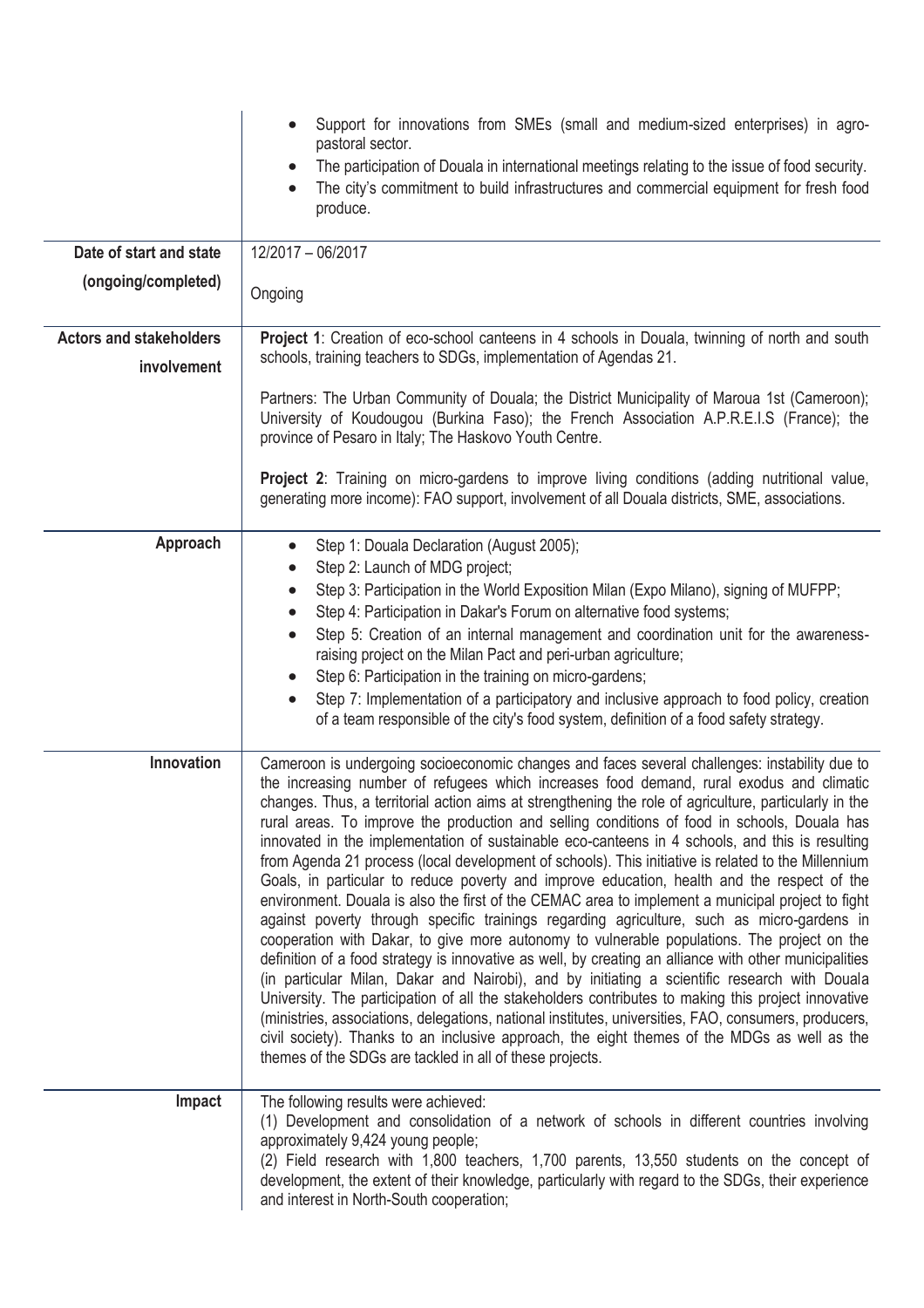|                  | (3) Implementation of School Agenda 21 as a tool for training activities, multidisciplinary<br>awareness-raising among school communities and participatory planning of actions in favour of<br>sustainable development and decentralized North-South cooperation;<br>(4) Implementation of 37 micro-projects as an experiment in North-South school solidarity for<br>sustainable development.<br>Finally, the partner organisations held some meetings in schools, some public conferences and<br>public awareness initiatives. It also produced video material and publications to promote the<br>experience.<br>With regard to the development of a rapid diagnosis on food safety, a total of 26 food products<br>were included in this rapid diagnosis. They selected a sample of products consumed in Douala.<br>In total, a sample of 600 individuals or actors was selected for the SYSTALDO Rapid Diagnostic<br>investigations, and the intervention areas went beyond Douala. This decision was justified by the<br>need to understand the origin of the products sold and consumed in Douala, and thus to integrate<br>the production areas in such a way as to also provide a response to producers outside Douala. |
|------------------|----------------------------------------------------------------------------------------------------------------------------------------------------------------------------------------------------------------------------------------------------------------------------------------------------------------------------------------------------------------------------------------------------------------------------------------------------------------------------------------------------------------------------------------------------------------------------------------------------------------------------------------------------------------------------------------------------------------------------------------------------------------------------------------------------------------------------------------------------------------------------------------------------------------------------------------------------------------------------------------------------------------------------------------------------------------------------------------------------------------------------------------------------------------------------------------------------------------------------------|
| <b>Inclusion</b> | Territorial inclusion:                                                                                                                                                                                                                                                                                                                                                                                                                                                                                                                                                                                                                                                                                                                                                                                                                                                                                                                                                                                                                                                                                                                                                                                                           |
|                  | Regional Delegation of Secondary Education provided:<br>Teaching of food suppliers;<br>Teacher training (Glosil);<br>$\bullet$<br>Implementation of school Agendas 21;<br>Capacity building for eco-bakers;<br>$\bullet$<br>Monitoring the implementation of school eco-canteens;<br>$\bullet$<br>Management of Douala's school eco-canteens.<br>$\bullet$<br>DRSanté [Regional Health Delegation] provided experts in the field of diet and food.<br>DR MINPMEESA [Regional Delegation of Small and Medium Enterprises, Social Economy and<br>Crafts] provided experts in the field of social and solidarity economy and waste treatment.<br>Internal measures taken by the Douala Urban Community<br>Act No. 2004/018 of 22 July 2004 granting:<br>The promotion of agricultural, artisanal, pastoral and fish production activities;<br>Construction, equipment, management and maintenance of markets, bus stations and<br>slaughterhouses;<br>FEICOM [Special Fund for Equipment and Inter-Municipal Intervention];<br>PNDP National Participatory Development Programme];                                                                                                                                                  |
|                  | Territory-specific provisions, including:<br>the opening of specific accounts;<br>the constitution of dedicated teams;<br>the development of administrative and financial facilitation procedures;<br>the vote of communal deliberations in favour of the action;<br>communication and visibility provisions that promote wide information and awareness.                                                                                                                                                                                                                                                                                                                                                                                                                                                                                                                                                                                                                                                                                                                                                                                                                                                                        |
|                  | Social inclusion:                                                                                                                                                                                                                                                                                                                                                                                                                                                                                                                                                                                                                                                                                                                                                                                                                                                                                                                                                                                                                                                                                                                                                                                                                |
|                  | Local representatives of civil society organisation, public authorities, consumers, distributors,<br>transport companies, storage companies, catering companies, producers, academic institutions,<br>international organisations have met regularly to discuss the issue of food security.                                                                                                                                                                                                                                                                                                                                                                                                                                                                                                                                                                                                                                                                                                                                                                                                                                                                                                                                      |
|                  | Thematic inclusion:                                                                                                                                                                                                                                                                                                                                                                                                                                                                                                                                                                                                                                                                                                                                                                                                                                                                                                                                                                                                                                                                                                                                                                                                              |